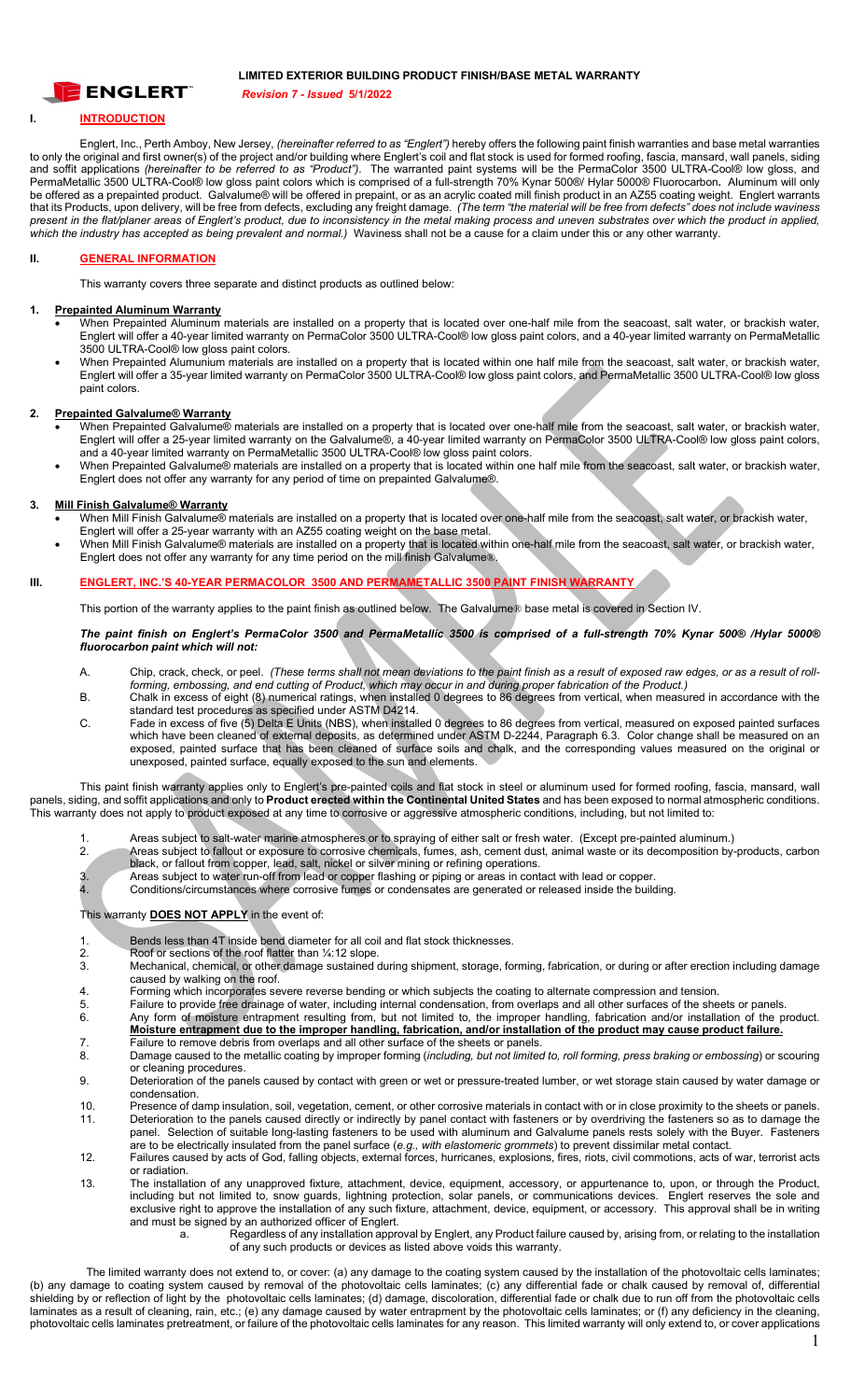of photovoltaic cells laminates where the photovoltaic cells laminates are applied over profiles where there are no panel ribs or where striations are either absent or are less than or equal to 15 degrees.

On prepainted aluminum product located less than a half mile from a seacoast, salt water, or brackish water, annual maintenance must be performed by the owner(s) including annual "sweet water" (*fresh tap water*) rinse in accordance with AAMA 610.1-1979 *(copy available upon request)*. It will be the owner's responsibility to maintain records to demonstrate this maintenance has occurred and such records must be produced to Englert upon request. Failure of the owner to produce the maintenance records upon request will void the warranty and Englert shall have no further obligation under the warranty. The Product must not be cleaned with abrasive or chemical cleaners. The use of any such cleaners will void the warranty and Englert shall have no further obligation under the warranty.

This paint finish warranty is strictly limited to the Product as outlined herein and shall not apply to failures, leaks, or consequential damages caused by application of the Product. This paint finish warranty is offered to the original owner(s) only, who is the registered purchaser of the Product, and is not transferable or assignable. Englert expressly precludes others from claiming, representing, or implying that this paint finish warranty extends to or is available to anyone other than the original and first owner(s). It is the responsibility of the building owner(s) to maintain such identification records for purposes of exercising the rights under this paint finish warranty throughout the duration of the paint finish warranty period.

All claims must be submitted in writing to Englert within the paint finish warranty period and within thirty (30) days after discovery of the claimed defect. Failure to timely submit a claim shall constitute a material breach of the Warranty and Englert will not provide any coverage under this for any claim that is not submitted within the thirty (30) day time period. The claim must describe the defect and refer to the paint finish warranty, date of issuance, and include the name of the contractor and invoice of purchase. Englert will then examine the Product or cause it to be examined. If after inspection by Englert it is determined that the claim is valid and in accordance with the terms of the Warranty, Englert agrees at its option to repair or replace the defective Product.

Englert will assume 100% of the cost of refinishing or replacing Product on a non-prorated basis for 25-years, 35-years, or 40-years (in accordance with the applied warranty as outlined in Section I) from the date of installation. The basis for computing cost of refinishing or replacing Product shall be at the current market price. Englert will have sole discretion as to whether the Product is to be refinished, or replaced. If Englert determines that refinishing is the appropriate measure to be taken, then the building owner(s) shall extend a license to Englert or to any of its authorized representatives or contractors to proceed with uninterrupted work for such refinishing. The building owner(s) shall indemnify and hold Englert or any of its agents, authorized representatives, or contractors, harmless from any damages or claims arising out of or connected with such refinishing, provided that such indemnification shall not extend to acts of negligence by Englert, its agents, employees, authorized representatives or contractors.

In the event replacement of Product is deemed necessary by Englert, it shall mean and is limited to Englert furnishing replacement Product only, F.O.B. Perth Amboy, New Jersey. **The term "replacement" does not include labor costs of Product removal, fabrication, or installation.** The refinished or replaced product shall be warranted for the unexpired term of the original warranty. This paint finish warranty does not confer upon the owner(s) the right to refinish, restore, repair, or replace Product without a written authorization executed by a duly authorized officer of Englert. Any restoration, refinishing, repairing, or replacement of Product not authorized in writing by a duly authorized officer of Englert shall result in this warranty becoming null and void.

#### **IV. ENGLERT, INC.'S LIMITED 25-YEAR GALVALUME® BASE METAL WARRANTY**

This portion of the warranty applies to the base metal of Galvalume® as outlined below. The paint finish is covered in Section III.

Englert offers the following base metal warranty on Galvalume® AZ55 to the original and first owner(s). Englert warrants that the base metal of Galvalume® will not rupture, fail structurally, or perforate due to exposure to normal atmospheric conditions, **if erected within the Continental United States**. Visual or cosmetic variations caused by weathering of mill finish Product or variations in spangle are specifically excluded from this base metal warranty. The Product shall be free from material defects, excluding any freight damage. This warranty shall commence from the date of the completion of the installation of all of the Product at the project. The warranty shall apply for the following time periods:

A. 25-years on prepainted Galvalume® or Galvalume Mill Finish Acrylic Coated AZ55 coating weight, **excluding product that is installed less than half a mile from the seacoast, salt water or brackish water**. The warranty does not apply for product installed less than a half mile from the seacoast, salt water, or brackish water.

#### This warranty **DOES NOT APPLY** to coil and flat stock exposed at any time to corrosive or aggressive atmospheric conditions, including, **BUT NOT LIMITED TO**:

- 1. Areas subject to salt-water marine atmospheres or to spraying of either salt or fresh water. 2. Areas subject to fallout or exposure to corrosive chemicals, fumes, ash, cement dust, animal waste or its decomposition by-products, carbon
- black, or fallout from copper, lead, salt, nickel or silver mining or refining operations.
- 3. Areas subject to water run-off from lead or copper flashings or piping or areas in contact with lead or copper.
- 4. Conditions/circumstances where corrosive fumes or condensates are generated or released inside the building.

This warranty **DOES NOT APPLY** in the event of:

- 1. Bends less than 4T inside bend diameter for all coil and flat stock thicknesses.
- 2 Roof or sections of the roof flatter than ¼:12 slope.
- 3. Mechanical, chemical, or other damage sustained during shipment, storage, forming, fabrication, or during or after erection including damage caused by walking on the roof.
- 4. Forming which incorporates severe reverse bending or which subjects the coating to alternate compression and tension.
- 5. Failure to provide free drainage of water, including internal condensation, from overlaps and all other surfaces of the sheets or panels.
- 6. Any form of moisture entrapment resulting from, but not limited to, the improper handling, fabrication and/or installation of the product. **Moisture entrapment due to the improper handling, fabrication, and/or installation of the product may cause product failure**  7. Failure to remove debris from overlaps and all other surface of the sheets or panels.
- 8. Damage caused to the metallic coating by improper forming (*including, but not limited to, roll forming, press braking or embossing*) or scouring or cleaning procedures.
- 9. Deterioration of the panels caused by contact with green or wet or pressure-treated lumber, or wet storage stain caused by water damage or condensation.
- 10. Presence of damp insulation, soil, vegetation, cement, or other corrosive materials in contact with or in close proximity to the sheets or panels. 11. Deterioration to the panels caused directly or indirectly by panel contact with fasteners or by overdriving the fasteners so as to damage the panel. Selection of suitable long-lasting fasteners to be used with Galvalume panels rests solely with the Buyer. Fasteners are to be electrically insulated from the panel surface (*e.g., with elastomeric grommets*) to prevent dissimilar metal contact.
- 12. Failures caused by acts of God, falling objects, external forces, hurricanes, explosions, fires, riots, civil commotions, acts of war, terrorist acts or radiation.
- 13. The installation of any unapproved fixture, attachment, device, equipment, accessory, or appurtenance to, upon, or through the Product, including but not limited to, snow guards, lightning protection, solar panels, or communications devices. Englert reserves the sole and exclusive right to approve the installation of any such fixture, attachment, device, equipment, or accessory. This approval shall be in writing and must be signed by an authorized officer of Englert.
	- a. <sup>Comp</sup> Regardless of any installation approval by Englert, any Product failure caused by, arising from, or relating to the
		- installation of any such products or devices as listed above voids this warranty.

The limited warranty does not extend to, or cover: (a) any damage to the coating system caused by the installation of the photovoltaic cells laminates; (b) any damage to coating system caused by removal of the photovoltaic cells laminates; (c) any differential fade or chalk caused by removal of, differential shielding by or reflection of light by the photovoltaic cells laminates; (d) damage, discoloration, differential fade or chalk due to run off from the photovoltaic cells laminates as a result of cleaning, rain, etc. (e) any damage caused by water entrapment by the photovoltaic cells laminates; or (f) any deficiency in the cleaning, photovoltaic cells laminates pretreatment, or failure of the photovoltaic cells laminates for any reason. This limited warranty will only extend to, or cover applications of photovoltaic cells laminates where the photovoltaic cells laminates are applied over profiles where there are no panel ribs or where striations are either absent or are less than or equal to 15 degrees.

This limited base metal warranty applies only to Product used for formed roofing, fascia, mansard, wall panels, siding, and soffit applications and only to **Product erected within the Continental United States** which have been exposed to normal atmospheric conditions. It does not apply to Product that has been exposed to corrosive or aggressive atmospheric conditions, as defined and described above.